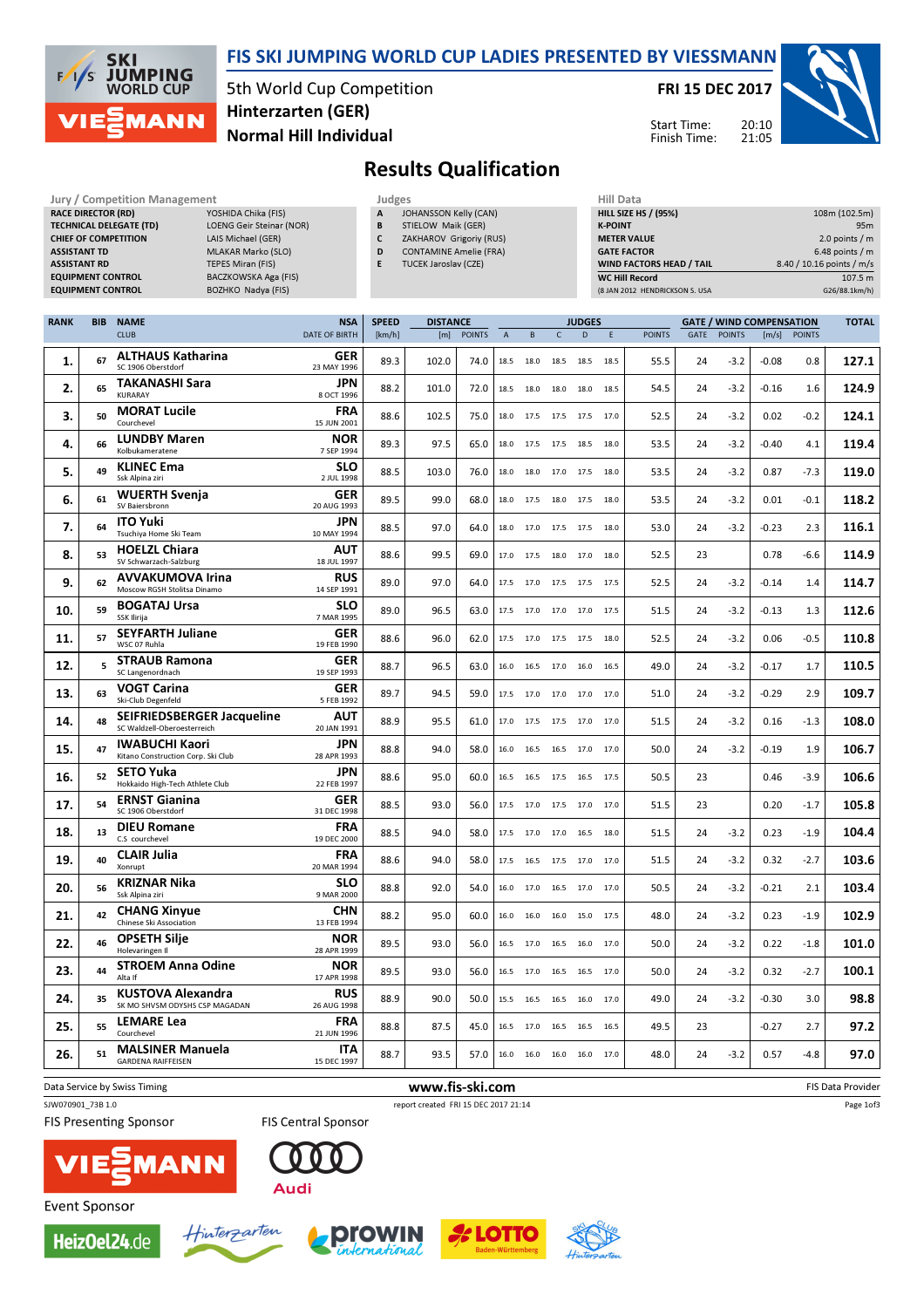FIS SKI JUMPING WORLD CUP LADIES PRESENTED BY VIESSMANN



5th World Cup Competition Normal Hill Individual Hinterzarten (GER)

FRI 15 DEC 2017

Start Time: Finish Time:



## Results Qualification

| <b>RANK</b> | <b>BIB</b>              | <b>NAME</b>                                                          | <b>NSA</b>                | <b>SPEED</b> | <b>DISTANCE</b> |               |                |                                  |              | <b>JUDGES</b>  |      |               |             | <b>GATE / WIND COMPENSATION</b> |         |               |      |
|-------------|-------------------------|----------------------------------------------------------------------|---------------------------|--------------|-----------------|---------------|----------------|----------------------------------|--------------|----------------|------|---------------|-------------|---------------------------------|---------|---------------|------|
|             |                         | <b>CLUB</b>                                                          | <b>DATE OF BIRTH</b>      | [km/h]       | [m]             | <b>POINTS</b> | $\overline{A}$ | B                                | $\mathsf{C}$ | D              | F    | <b>POINTS</b> | <b>GATE</b> | <b>POINTS</b>                   | [m/s]   | <b>POINTS</b> |      |
| 27.         | 60                      | <b>MALSINER Lara</b><br><b>GARDENA RAIFFEISEN</b>                    | ITA<br>14 APR 2000        | 89.0         | 87.0            | 44.0          | 15.5           | 16.5                             | 16.5 17.0    |                | 17.0 | 50.0          | 24          | $-3.2$                          | $-0.51$ | 5.2           | 96.0 |
| 28.         | 43                      | KYKKAENEN Julia<br><b>KL SkiJumping Team</b>                         | <b>FIN</b><br>17 APR 1994 | 88.2         | 90.0            | 50.0          | 16.5           | 17.0                             | 17.0         | 16.0           | 17.0 | 50.5          | 24          | $-3.2$                          | 0.21    | -1.8          | 95.5 |
| 29.         | 8                       | <b>HENRICH Taylor</b><br>Altius Nordic ski club                      | <b>CAN</b><br>1 NOV 1995  | 88.9         | 92.5            | 55.0          | 16.5           | 16.5                             | 17.0 16.5    |                | 17.0 | 50.0          | 24          | $-3.2$                          | 0.78    | -6.6          | 95.2 |
| 30.         | $\overline{a}$          | <b>GOERLICH Luisa</b><br>WSV 08 Lauscha                              | GER<br>21 DEC 1998        | 88.5         | 85.0            | 40.0          | 15.5           | 16.0                             | 15.0         | 16.0           | 16.5 | 47.5          | 23          |                                 | -0.50   | 5.1           | 92.6 |
| 31.         | 45                      | <b>HARALAMBIE Daniela</b><br>CS Dinamo Bucuresti-Centrul Sportiv     | <b>ROU</b><br>14 AUG 1997 | 88.5         | 92.0            | 54.0          | 16.0           | 16.5                             | 16.0 16.5    |                | 16.0 | 48.5          | 24          | -3.2                            | 0.86    | $-7.2$        | 92.1 |
| 32.         | 10                      | <b>RUNGGALDIER Elena</b><br><b>GS FIAMMEGIALLE</b>                   | <b>ITA</b><br>10 JUL 1990 | 88.4         | 89.5            | 49.0          | 16.0           | 16.5                             | 16.5         | 16.5           | 16.5 | 49.5          | 24          | $-3.2$                          | 0.46    | $-3.9$        | 91.4 |
| 33.         | 23                      | LI Xueyao<br>Chinese Ski Association                                 | <b>CHN</b><br>11 APR 1995 | 88.5         | 86.0            | 42.0          | 15.5           | 15.5                             | 15.5 14.5    |                | 16.0 | 46.5          | 24          | $-3.2$                          | $-0.39$ | 4.0           | 89.3 |
| 34.         | 36                      | <b>PAILLARD Oceane</b><br>Olympic Mont d or                          | <b>FRA</b><br>8 DEC 2000  | 89.0         | 86.5            | 43.0          | 16.0           | 16.5                             | 16.5         | 14.5           | 16.5 | 49.0          | 24          | $-3.2$                          | $-0.01$ | 0.1           | 88.9 |
| 35.         | 41                      | <b>TIKHONOVA Sofia</b><br>Saint-Petersburg KOR1 Dinamo               | RUS<br>16 NOV 1998        | 89.0         | 86.0            | 42.0          | 16.5           | 16.5                             | 16.0         | 16.0           | 16.0 | 48.5          | 24          | $-3.2$                          | $-0.14$ | 1.4           | 88.7 |
| 36.         | 15                      | <b>KABLUKOVA Ksenia</b><br><b>Sdushor Start</b>                      | <b>RUS</b><br>16 JUN 1998 | 88.8         | 85.5            | 41.0          | 17.0           | 16.5                             | 16.5         | 15.5           | 16.0 | 49.0          | 24          | $-3.2$                          | 0.11    | $-0.9$        | 85.9 |
| 37.         | 25                      | <b>BARANNIKOVA Anastasiya</b><br>Ski school SDUSSHOR Start SCT Berez | RUS<br>27 NOV 1987        | 88.5         | 82.5            | 35.0          | 16.0           | 16.0                             | 16.0         | 16.0           | 16.0 | 48.0          | 24          | $-3.2$                          | $-0.54$ | 5.5           | 85.3 |
| 38.         | 37                      | <b>ENGLUND Nita</b><br>Kiwanis Ski Club                              | USA<br>10 JUN 1992        | 88.8         | 84.0            | 38.0          | 16.0           | 16.0                             | 15.5         | 14.5           | 16.0 | 47.5          | 24          | $-3.2$                          | $-0.27$ | 2.7           | 85.0 |
| 39.         | 58                      | ROGELJ Spela<br>SSK Ilirija                                          | <b>SLO</b><br>8 NOV 1994  | 88.8         | 82.5            | 35.0          | 16.0           | 16.5                             | 16.0         | 16.5           | 17.0 | 49.0          | 24          | $-3.2$                          | $-0.39$ | 4.0           | 84.8 |
| 40.         | 17                      | <b>LUSSI Nina</b><br>New York Ski Ed Foundation                      | <b>USA</b><br>29 MAR 1994 | 89.4         | 84.5            | 39.0          | 16.0           | 16.5                             | 16.0         | 15.5           | 16.5 | 48.5          | 24          | $-3.2$                          | 0.17    | $-1.4$        | 82.9 |
|             | <b>Not Qualified</b>    |                                                                      |                           |              |                 |               |                |                                  |              |                |      |               |             |                                 |         |               |      |
| 41.         | 29                      | <b>PURKER Claudia</b><br>SC Bischofshofen-Salzburg                   | <b>AUT</b><br>15 JAN 1999 | 88.9         | 81.5            | 33.0          | 16.0           | 16.0                             | 16.0         | 16.0           | 16.0 | 48.0          | 24          | $-3.2$                          | $-0.46$ | 4.7           | 82.5 |
| 42.         | 28                      | RAJDA Kinga<br>Ss-R Lzs sokol szczyrk                                | POL<br>22 DEC 2000        | 88.3         | 81.0            | 32.0          | 16.5           | 16.0                             | 15.5 16.5    |                | 16.0 | 48.5          | 24          | $-3.2$                          | $-0.13$ | 1.3           | 78.6 |
| 43.         | $\overline{2}$          | <b>GRAESSLER Ulrike</b><br><b>VSC Klingenthal</b>                    | GER<br>17 MAY 1987        | 87.9         | 81.5            | 33.0          | 15.0           | 16.0                             | 16.0         | 15.0           | 15.5 | 46.5          | 23          |                                 | 0.17    | $-1.4$        | 78.1 |
| 44.         | 38                      | VTIC Maja<br>SD Zabrdje                                              | <b>SLO</b><br>27 JAN 1988 | 88.1         | 79.0            | 28.0          | 16.5           | 16.0                             | 16.0 15.5    |                | 16.0 | 48.0          | 24          | -3.2                            | $-0.46$ | 4.7           | 77.5 |
| 45.         | $\overline{7}$          | <b>HENDRICKSON Sarah</b><br>Womens Ski Jumping USA                   | <b>USA</b><br>1 AUG 1994  | 87.9         | 78.5            | 27.0          | 16.0           | 16.0                             | 15.5         | 15.0           | 16.0 | 47.5          | 24          | $-3.2$                          | $-0.56$ | 5.7           | 77.0 |
| 46.         | 39                      | <b>RUPPRECHT Anna</b><br><b>SC Degenfeld</b>                         | GER<br>29 DEC 1996        | 89.1         | 80.5            | 31.0          | 16.0           | 16.0                             | 15.5         | 16.0           | 16.0 | 48.0          | 24          | $-3.2$                          | $-0.09$ | 0.9           | 76.7 |
| 47.         | 20                      | <b>RINGQUIST Abby</b><br>Womens Ski Jumping USA                      | <b>USA</b><br>21 JUN 1989 | 88.1         | 80.5            | 31.0          | 16.0           | 16.0                             | 16.0         | 16.0           | 16.0 | 48.0          | 24          | $-3.2$                          | 0.06    | $-0.5$        | 75.3 |
| 48.         | 26                      | <b>MRAKOTOVA Jana</b><br>Jkl Desna                                   | CZE<br>24 JUL 1999        | 88.6         | 79.0            | 28.0          | 16.0           | 15.0                             | 15.0         | 14.5           | 15.5 | 45.5          | 24          | $-3.2$                          | $-0.20$ | 2.0           | 72.3 |
| 49.         | $\overline{\mathbf{3}}$ | <b>REISCH Agnes</b>                                                  | GER<br>11 OCT 1999        | 88.9         | 75.5            | 21.0          |                | 15.0 15.5                        |              | 14.5 14.5 14.5 |      | 44.0          | 23          |                                 | $-0.62$ | 6.3           | 71.3 |
| 50.         | 22                      | FORSSTROEM Susanna<br>Lahti Ski club                                 | <b>FIN</b><br>19 APR 1995 | 88.6         | 76.0            | 22.0          |                | 15.5 14.0 14.5 14.5 15.0         |              |                |      | 44.0          | 24          | $-3.2$                          | $-0.77$ | 7.8           | 70.6 |
| 51.         | 33                      | <b>PAGNIER Josephine</b><br>Chaux Neuve                              | <b>FRA</b><br>4 JUN 2002  | 88.6         | 75.5            | 21.0          |                | 16.0 15.5 15.0 15.0 16.0         |              |                |      | 46.5          | 24          | $-3.2$                          | $-0.44$ | 4.5           | 68.8 |
| 52.         | 30                      | <b>STRATE Abigail</b><br>Altius Nordic club                          | <b>CAN</b><br>22 FEB 2001 | 86.9         | 76.0            | 22.0          |                | 15.0 15.0 15.0 15.0 15.5         |              |                |      | 45.0          | 24          | $-3.2$                          | $-0.37$ | 3.8           | 67.6 |
| 53.         | 14                      | <b>MILITARU Carina Alexandra</b><br>Css Brasovia                     | <b>ROU</b><br>11 JAN 2001 | 88.3         | 76.0            | 22.0          |                | 15.5 16.0 15.0 15.0 16.0         |              |                |      | 46.5          | 24          | $-3.2$                          | $-0.10$ | 1.0           | 66.3 |
| 54.         | 21                      | <b>BODNARCHUK Natasha</b><br>Altius Nordic ski club                  | <b>CAN</b><br>13 JUN 1998 | 87.2         | 73.0            | 16.0          |                | 16.0 16.0 15.5 16.5 16.0         |              |                |      | 48.0          | 24          | $-3.2$                          | $-0.52$ | 5.3           | 66.1 |
| 55.         | 27                      | <b>MAURER Nicole</b><br>Altius Nordic Ski Club                       | <b>CAN</b><br>28 JAN 2000 | 88.3         | 74.5            | 19.0          |                | 15.5   16.0   14.5   14.5   15.5 |              |                |      | 45.5          | 24          | $-3.2$                          | $-0.38$ | 3.9           | 65.2 |

SJW070901\_73B 1.0 report created FRI 15 DEC 2017 21:14

Data Service by Swiss Timing **EXECUTE CONCOMPTED WWW.fis-ski.com** FIS Data Provider

**FIS Presenting Sponsor** 





**FIS Central Sponsor** 



**Event Sponsor**